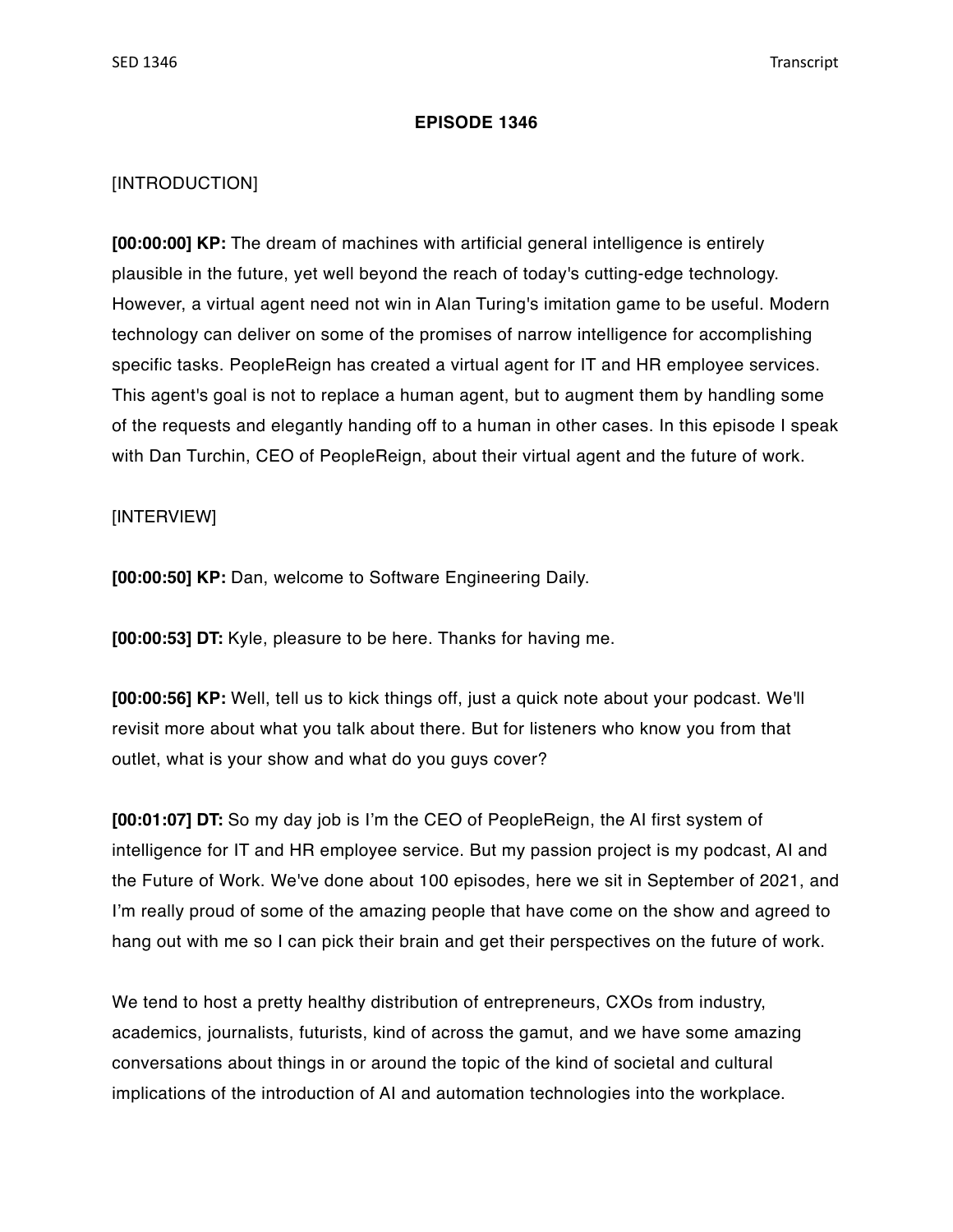**[00:01:59] KP:** Well, that seems to align quite well with what I've learned about PeopleReign. Can you tell me a little bit about what the team's mission is?

**[00:02:07] DT:** Yeah, PeopleReign, we are making work life better for the next billion employees. So we feel very strongly that technology is amazing, but people do and always will reign. And so what we've done is built an AI first system of intelligence that first and foremost augments the capabilities of humans. We talk about AI as being artificial intelligence. I don't think there's anything artificial about it. I think when AI is done right, it makes humans smarter first.

And so in the context of employee services, if I'm the employee at a large company, what I really want is just to have my employer take away all the friction that's associated with getting my tax forms processed, or getting a new laptop, or setting me up back to the office technology issues, all those things that kind of can lead to demotivated employees are actually really good candidates for autonomous call deflection.

And so what PeopleReign has done is built four applications on top of a unified AI platform that all help automate the life cycle of resolving an employee's IT or HR request. And we've done that by amassing the world's biggest ontology or kind of structured vocabulary having to do with how employees of large enterprises request and receive work. And we've used that to automate the process of developing language models for conversational AI, but also models that can predict who should work a ticket, models that can help a live agent fix more problems faster, and models that can predict what issues are likely to occur in the future for employees before they've happened. So four distinct AI tasks automated through the application of this core set of domain ontologies built for employee service. And we take that to market in the form of a SaaS platform, sell it to large enterprises, organizations like McDonald's or organizations like Walmart, Boeing, Dell, organizations that have a lot of employees, they're geographically distributed, they speak all kinds of languages. And one AI platform can go a long way toward making humans the best versions of themselves.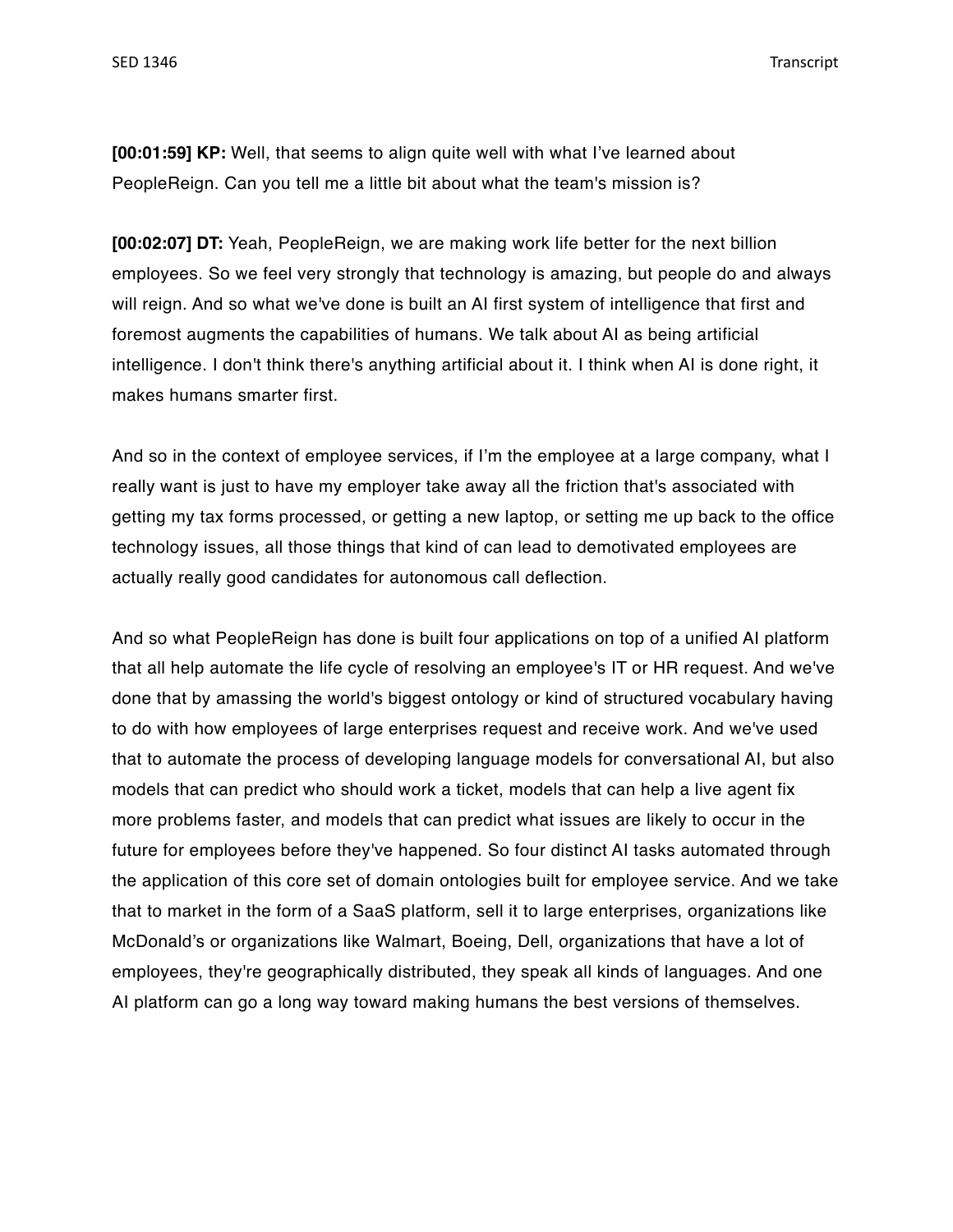**[00:04:32] KP:** So let's imagine I'm an employee at one of the clients you mentioned and I have some problem. Maybe I can't seem to get something to print on the local printer. How do I get started and what's my user experience?

**[00:04:44] DT:** So your first port of call is going to be the virtual agent. So you're going to go into your preferred collaboration tool, and that could be something like a Microsoft Teams or a Slack, but it could also be SMS. It could be a voice portal. It could even be traditional email. And so using whatever tool you would traditionally use to get support from the help desk, you would instead be interacting with a virtual agent. And because in the case of like you need to get connected to a printer, it turns out you're probably not the first employee who has ever had to get connected to a printer. So in fact, PeopleReign has been trained on millions of examples of how you connect to a printer.

So what PeopleReign's going to do is introspect your interaction for context. So who you are? Where you are right now? Are you traveling? Have you connected to the printer in the past? Do you have open tickets related to printer issues? Is there a printer that you own? And based on that, it's going to know a lot about the right approach to take. When it figures out the right set of next best actions to take, it's going to engage you conversationally. Now, if at any point in time you decide the virtual agent isn't fixing your problem adequately, you can always pull the rip cord and escalate to a live agent and then the live agent will have context and proceed where the virtual agent left off. But the real benefit of that AI first system of intelligence is you're going to get connected to the printer faster than you ever would have previously. So you get a great service experience. And from the perspective of the service provider, your company's IT organization, they just delivered a much better service experience with far lower costs than would previously be required. And all of the human agents, if the virtual agents not sufficient, are going to be made a lot smarter by having their intelligence augmented through the system of intelligence. That's how it works.

**[00:06:38] KP:** So you describe part of that process in which that virtual agent is going to ask me a series of questions, maybe something like have I connected to it before? Or perhaps they could look that up. I don't know if that part's automated. But it seems like there's a decision tree or something like it embedded there. How does that get instantiated? Where does the content for this tree come from?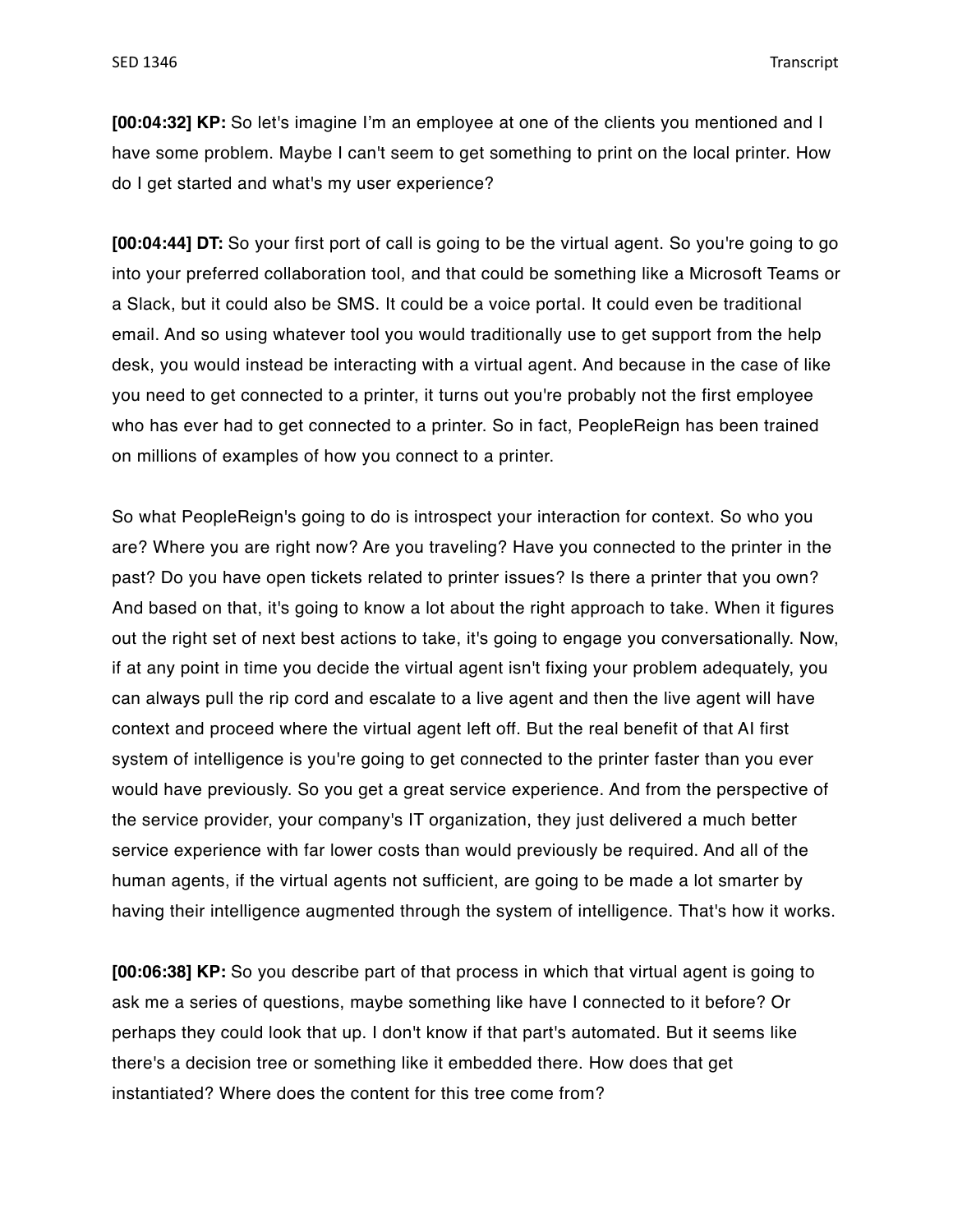**[00:06:59] DT:** Yeah. So you authenticate yourself to the virtual agent. And through the act of authenticating, PeopleReign knows a lot about the context in which the request is being made. So again, PeopleReign knows who you are, where you are based on your schedule, what your role is? Okay, so an approval is needed or maybe something needs to be ordered, it knows your budget thresholds. But more importantly, it can look at assets you own to know what printer you're supposed to connect to. It can make sure that it's not leading you to connect to, let's say, a resource that you're not allowed to access. So just by the simple act of authenticating, PeopleReign has access to a lot of other systems that can provide context before it even engages you in that interactive dialogue.

**[00:07:41] KP:** Well, I'm used to a certain escalation procedure. If I have a technical problem there's often like a tier one support that tries to help me with what seems to be kind of a known script. And then maybe I get escalated to tier two. It seems like maybe you're replacing tier one support. Do you look at it that way?

**[00:07:58] DT:** Yeah, I look at it more with augmenting tier one support in the sense that traditional tier one support, first off, in a large enterprise, most often it's outsourced to a tier one service provider. And a traditional contract that an enterprise has with a tier one service provider is for on the order of \$22 to \$25 every time the phone rings. And those numbers are from the Help Desk Institute. It's kind of industry metrics.

And the challenge is that that traditional way of delivering it service is A, the most expensive, and B, the worst possible experience for the employee, because typically those are scripted interactions and it's very rare that the issue would be resolved at tier one. Unlike using PeopleReign in a system of intelligence whereby the virtual agent is going to fix most common problems the first time, because it's been trained on billions of examples of the kind of problem that you're having. So it's as if you could amalgamate the sum total of the world's knowledge about how to fix printers. Into one digital brain, you'd get PeopleReign. So not only is it a better experience, but it's also about 90% less in terms of cost per issue than the traditional model of outsourcing your tier one. So tier one may still be involved, but the experience is better for the employee, and the same tier one service provider is typically able to take on about 10X the capacity, the volume of tickets for the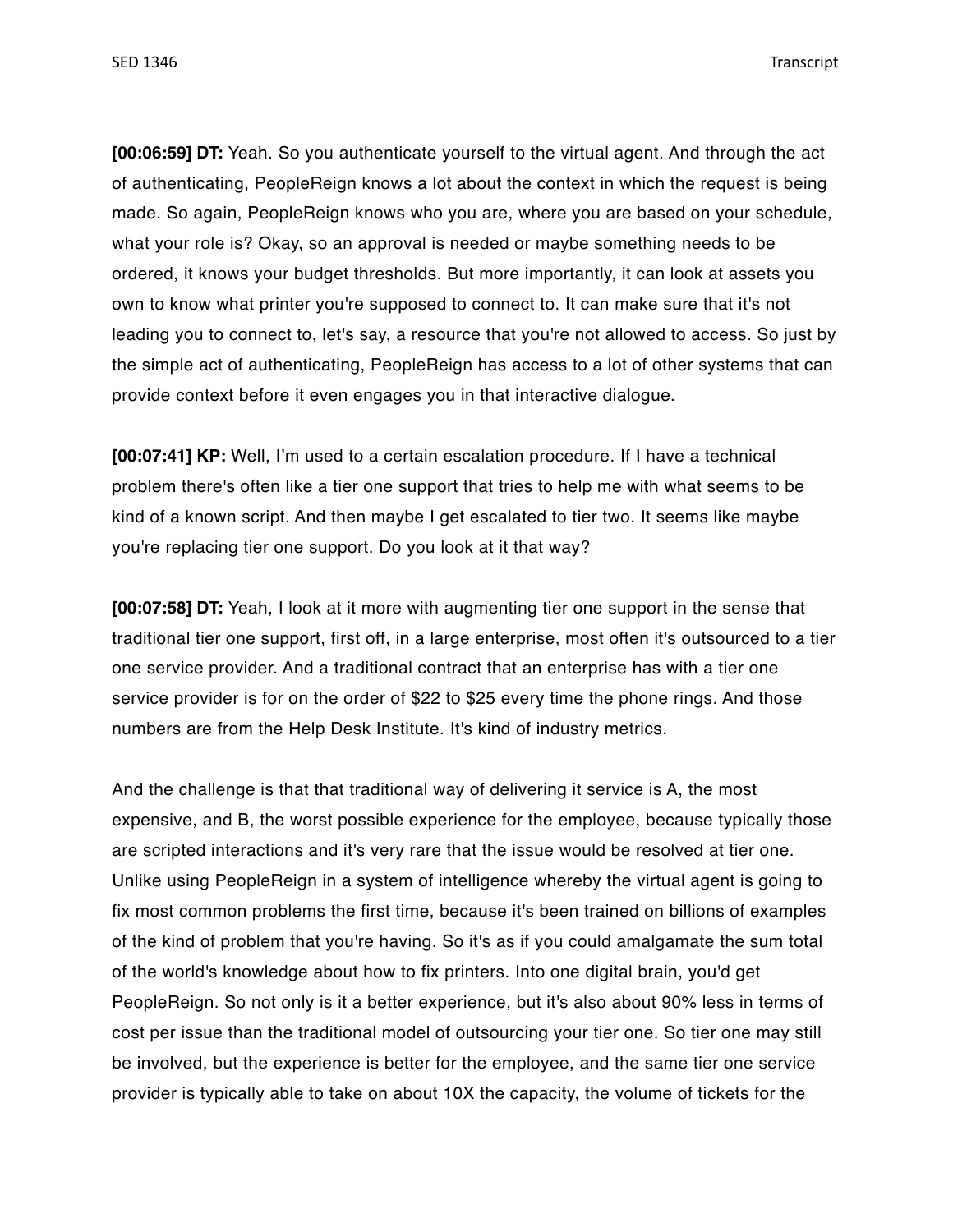same amount of resources, or potentially use the same amount of resources to service 10X the volume of tickets. So either way, the enterprise wins. Either way, the employee wins.

**[00:09:36] KP:** The promise of learning some of those steps and providing immediate feedback from a trained agent is really appealing. I know there must be tons of logs a lot of these corporations have assembled with human operators, and maybe some of those do require a certain touch. But for all of the very simple how do I reset my password kinds of things, you might have a wealth of training data. And you've mentioned some things about it. Can you expand on what you're able to train on? Is there a well-known public corpus or is this data you had to build as you go?

**[00:10:07] DT:** Yes is the answer to both of those parts of the question. So a lot of what the AI models get trained on comes from the public domain. So examples, public wiki content, or documentation for Office 365, or Reddit forums. There's a lot of good content out there about how to solve common problems. But keep in mind that every enterprise has its own policies, its own geographies and languages that it supports, its own acronyms.

And so at PeopleReign, part of the unique differentiation of the technology is that we split these what we call domain ontologies into an upper and lower where the upper is trained just on enterprise specific data and the lower is shared. It's generic content that can be shared across all tenants in a multi-tenant environment. So the idea is that any answers that come from the organization's upper ontology override anything that's generic, but the two work in harmony to make sure that wherever the best answer lives, PeopleReign is going to be able to surface it and provide that via this interactive dialogue from the virtual agent to the employee.

**[00:11:16] KP:** In the earliest days of AI, there were big dreams of encoding these sort of knowledge graphs and networks and having ontological data brought in by some expert who can structure it. And I don't know if there's been a trend away from that, but there's certainly been a growth in a lot more deep learning techniques where they hope everything can be learned from first principles. What's your onboarding procedure like? What's it take to get someone stood up?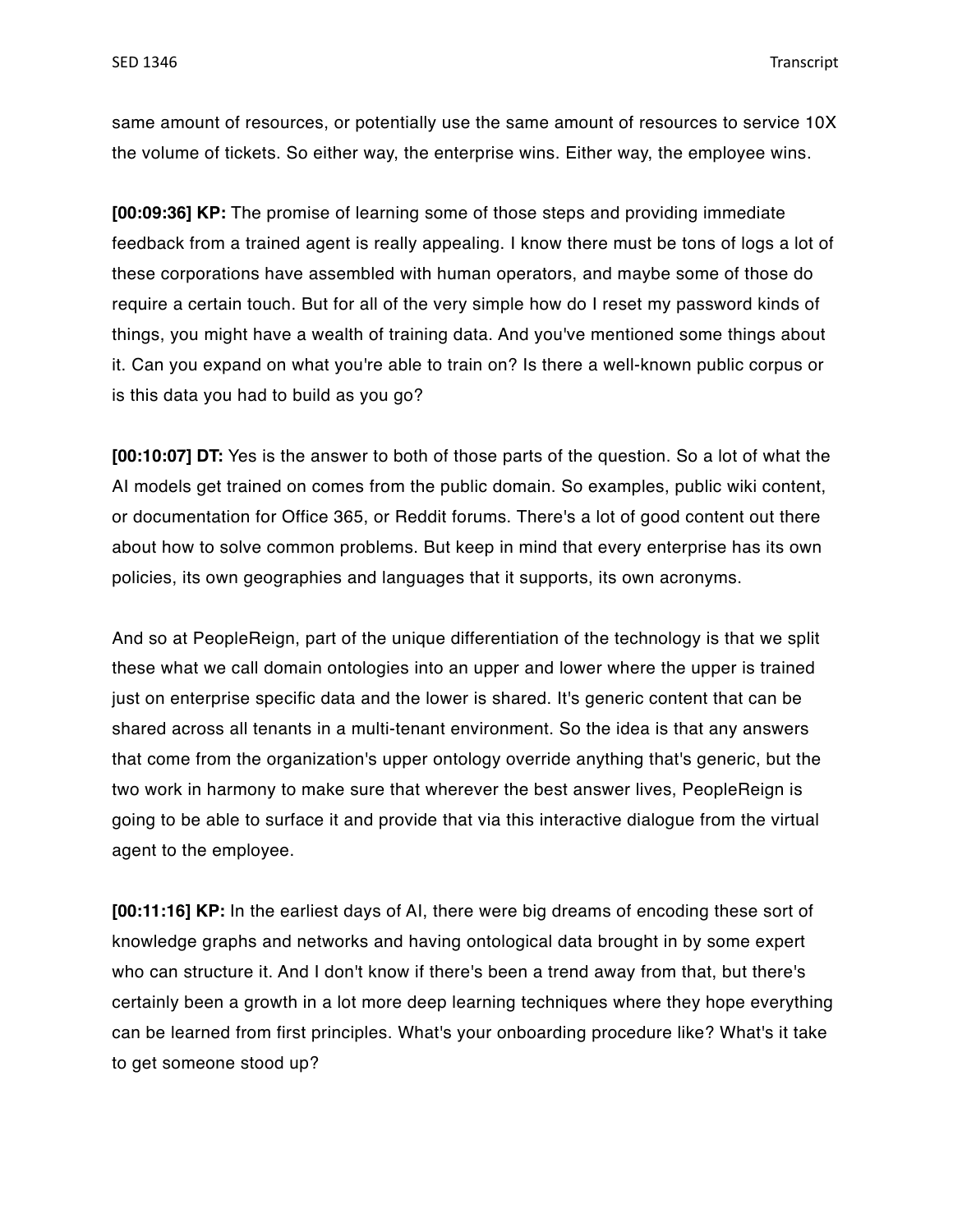**[00:11:42] DT:** Yeah, well first we'll take a little history tour or trip back 70 years. It was the 50s when the term AI, artificial intelligence, was invented by a group led by Marvin Minsky at an event at Dartmouth College. And then kind of the whole objective behind artificial intelligence was to make computers perform tasks that were traditionally done by humans. And then along came Alan Turing, and we came up with this awful idea that we could make computers pass the Turing Test, which was essentially make machines that were indistinguishable from humans. And that led to going to AI Summer, followed by a deep and dark AI winter. And AI winter was because we had set such unrealistic expectations for what general AI was going to be capable of doing.

Now it turns out, here we are in the 2020s, and we finally realized that to get back to kind of call the new AI summer that we're currently experiencing, what's required is thinking about AI in narrow terms. So while we're far from being able to pass the Turing Test to really do anything that a human can do, in narrow domains like what PeopleReign does, AI can be very effective. So we're able to achieve you know levels of fluency, and accuracy, and employee experiences that meet or exceed what you could get as an employee interacting with any kind of live agent who is unaugmented with artificial intelligence.

So kind of where we're at and the way we do the training and we apply these models, it's only as accurate and it only yields such a great experience because we've very intentionally chosen to focus on a narrow domain employee service. And once you do that, you realize the technology is actually available and the models can be accurate. The machine learning aspect, they get better all the time because the domain content is so specific that we've created this flywheel that's led to millions of employees around the world using PeopleReign to get better experience than they've ever had before. But that doesn't necessarily mean that we're ready to generalize the technology to any domain. But that's kind of a little bit more about our approach and why what we do for employee service is working so well.

**[00:14:08] KP:** Makes sense. Do you have any metric, or I guess it could vary use case to use case, but the percentage of various questions, or tickets, or whatever is inbound that you can manage in an automated fashion versus those that need to be passed along to a human agent?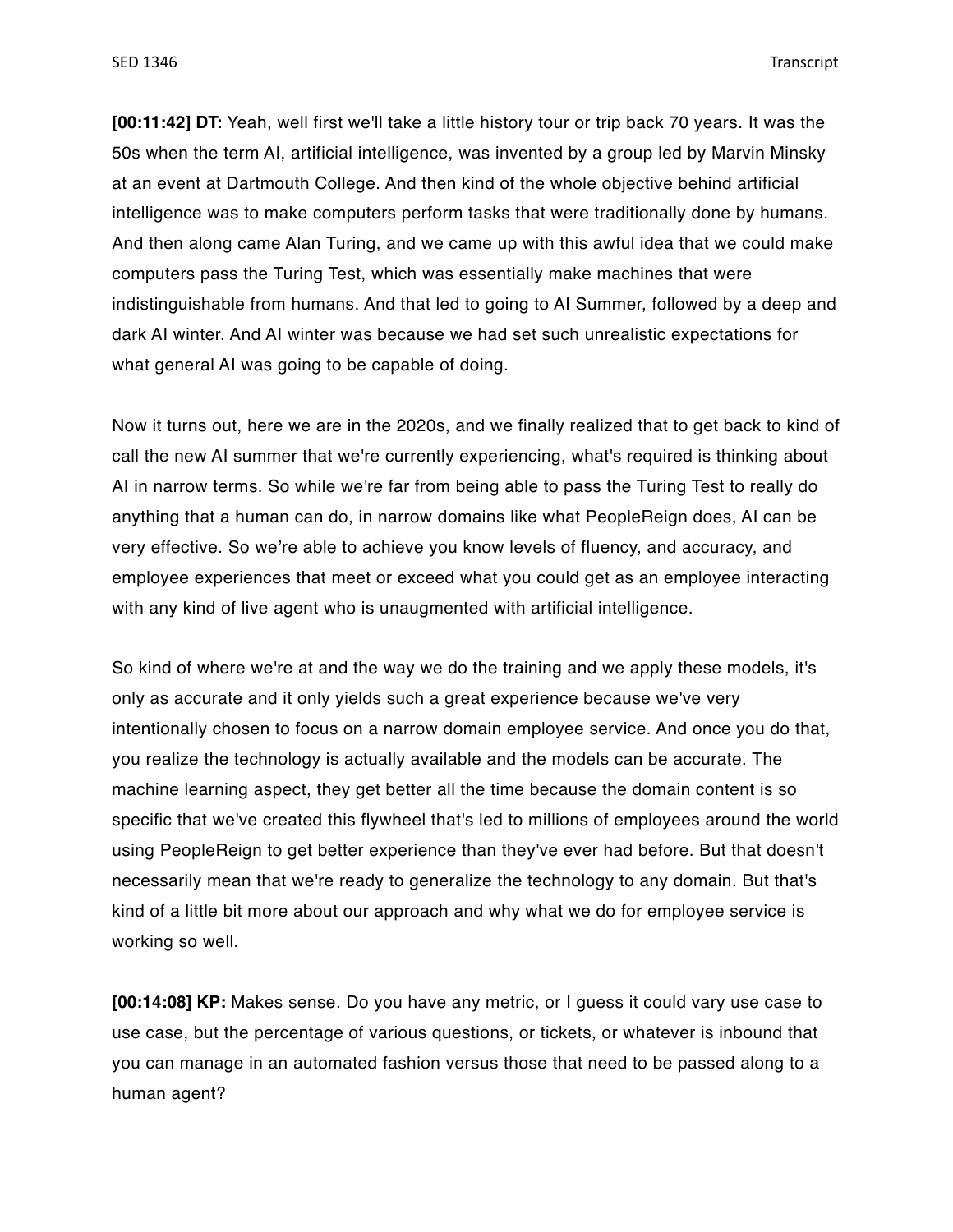**[00:14:24] DT:** Yeah. So there are five key – Well, we refer to them as KPIs, or key performance indicators, that are used to measure the effectiveness of a service organization. Not necessarily one that's AI-driven, any service organization. And we do have benchmarks with regard to PeopleReigna and AI. The key one kind of the one that you are alluding to is what we call autonomous call deflection. And in a typical environment, about 65% of the common issues, your password resets, your application provisioning, your system configuration, about 65% of the inbound issues are good candidates for autonomous call deflection. So that's a key performance indicator. The other four that service organizations use to measure the quality of their service delivery are your cost per ticket. I mentioned oftentimes PeopleReign's extracting like 90% of the cost out of traditional service delivery. Another one is obviously call volume. So the call volume is going to go down. But the others that are equally important are customer satisfaction. So in a large enterprise, you're typically going to sample a subset of the employees that have submitted a trouble ticket and ask them how their experience was. Your customers stat scores are going to go way up and your self-service adoption, the percentage of employees that turn first to the self-service capability, that's going to go way up. So across all of these KPIs along with the fifth one being your mean time to resolve an issue, how quickly it gets fixed, all five of those are going to benefit from the system of intelligence. But oftentimes, to your point, the leading one is 65% autonomous call deflection.

**[00:15:59] KP:** I could envision a world in which you do a deployment and a customer is very concerned with a controlled user experience. Not too many surprises. And your virtual agent would you have sort of a rigid thing, a process for what it handles and what it doesn't. But there's maybe also the opportunity for that agent to learn from experience and some of the conversations it can see that get escalated. I'm curious about where you lie both on what you can release or your interest from an R&D perspective on a topic like that.

**[00:16:29] DT:** Yeah. So very foundational to the technology that we built at PeopleReign is that the employee can't get penalized if the virtual agent isn't sufficient. So we very intentionally talk about automating the full lifecycle of an employee service request. And what that means is that if at any point in time the virtual agent isn't sufficient, there needs to be a seamless handoff to a live agent, at which point it's now the responsibility of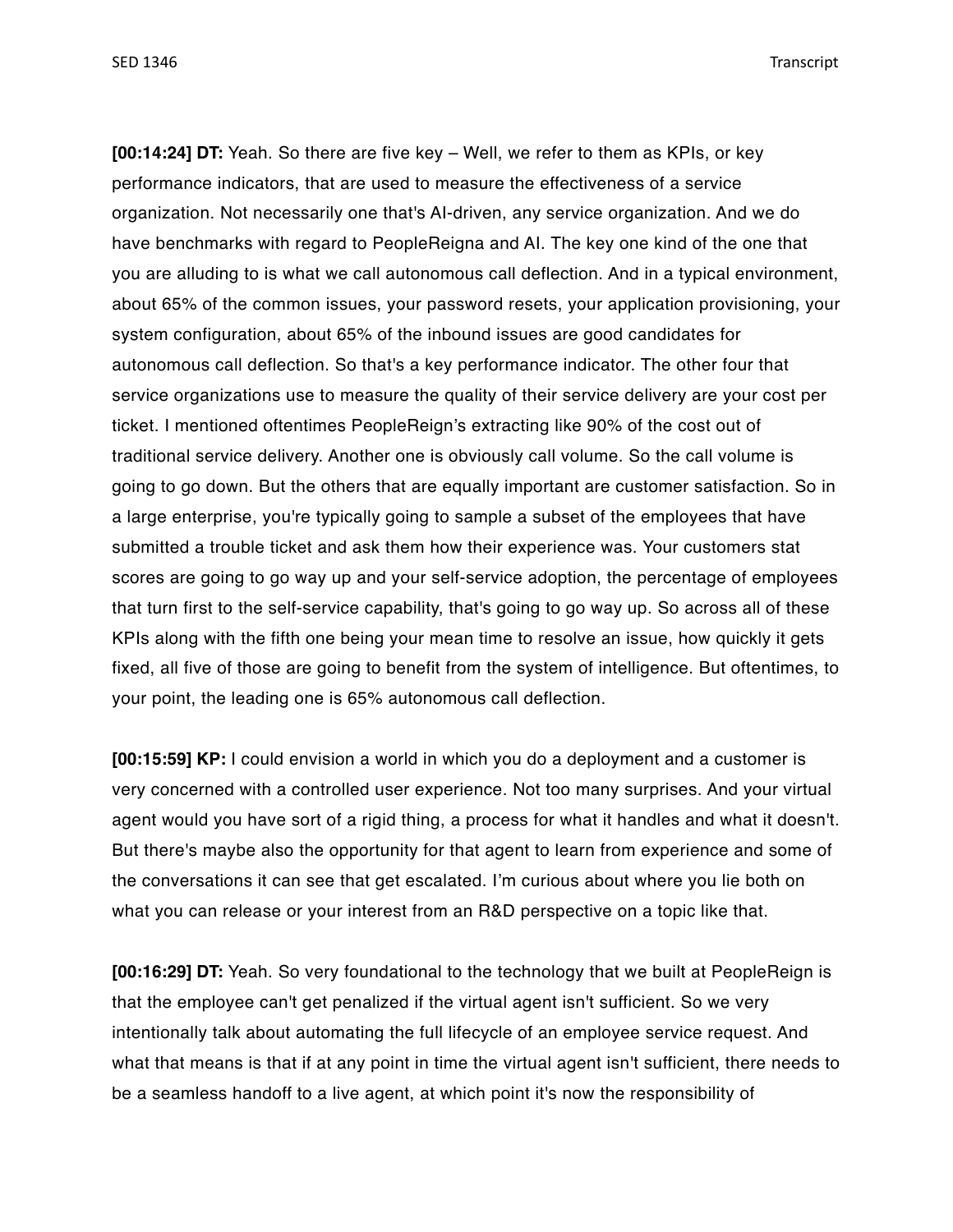PeopleReign to make the live agent smarter. So that's, again, very intentionally designed into the architecture of the product. There are four applications, and in fact two of the four are designed to help the live agent. So the whole kind of user journey is all predicated upon what's best for the employee to get back to work as quickly as possible.

So if you think exclusively through that lens, then you design a system that's very different from what else tends to be out there, which is largely chat bots. And we think chat bots are great if you want to see a parlor trick. A virtual agent you know respond appearing to understand the nature of the question. But we think if the metric is the employee experience, optimizing it, then it's really incumbent on the system of intelligence to wrap a layer of intelligence horizontally around the whole process and only "get credit" when the employee says, "Yep, that fixed my problem." So the whole life cycle involves the employee being in control of their own experience and PeopleReign not kind of planting the victory flag until the employee says whether it's to a virtual agent or a live agent, "My problem's fixed. I can now get back to work."

**[00:18:10] KP:** There's a wide range of IT requests that could come in, and often they're placed in by, I guess, my own experience looking at some of these, I was never really in a support role, but I've seen a lot of support tickets where you simply could not establish what the problem is from the sub-sufficient amount of details the initial ticket was put in. What does the virtual agent do in that situation?

**[00:18:30] DT:** A good 35% of the time, the question comes in and it lacks context, or the utterance, the way they ask the question is ambiguous. And in those cases one of the core capabilities of any virtual agent needs to be understanding what it doesn't know. So the known unknowns problem is actually a really hard AI problem to solve.

And the way the PeopleReign technology assesses when it "knows" enough to answer the question versus when it doesn't know enough is by calculating a confidence score with each reply. So there's actually a full API surface area over PeopleReign. And when that utterance is passed via API to PeopleReign, it's going to respond not just with the most likely answer but also with the confidence threshold. And the customer of PeopleReign is going to set a minimum confidence score below which the virtual agent should not respond.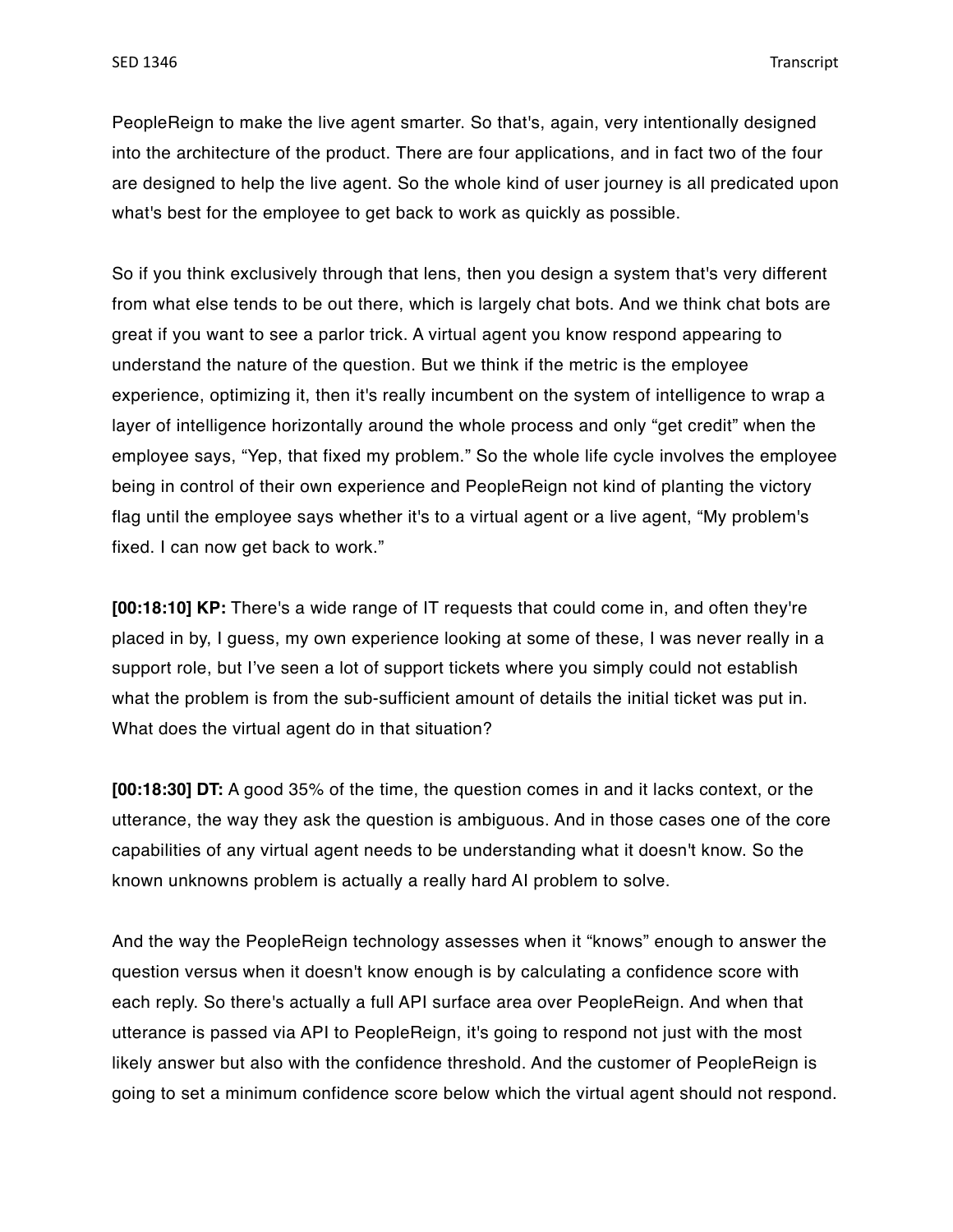So for example, an employee might come in and ask what's on the menu in the cafeteria? A perfectly reasonable question. Not for an IT virtual agent. But rather than giving verbal abuse to the employee or slapping them on the wrists, the people are in virtual agents going to come back and probably it's not going to have an answer that it's very confident in. It doesn't know about menus and it doesn't know about cafeterias. And so what it's going to say is I'm not sure how to answer that, but can I bring a live agent on the line to help you resolve that? Or it might detect that it's a better fit for, let's say, an employee culture virtual agent, or an HR virtual agent, and hand off to a virtual agent trained specifically to be able to answer that kind of question. So yes, about 35% of the time, the virtual agent won't have a suitable answer. But in a hundred percent of that 35% of the time, it will come back with an answer that's not gibberish and be able to hand off with context and hopefully still resolve the employee's issue.

**[00:20:34] KP:** We've talked through some of the IT support examples. Could you give me some examples of HR requests that a virtual agent can field?

**[00:20:42] DT:** Yeah. So top three types of issues that enter into the HR ticketing inbox relate to payroll, PTO and benefits. So oftentimes, whereas in the world of IT, most often the tickets are related to break fix. Something's broken, I need it fixed. In the world of HR, it's more often how do I or FAQ kinds of questions. So typical issues are when will I get my tax forms? Or how do I enroll in the benefits program? What's our gym subsidy? So things that can be answered in typically a one-shot fashion where there's a discrete answer to a discrete question.

From an AI perspective, the thing that's challenging about being able to address those kinds of HR issues is that oftentimes they're organization specific, and oftentimes the employee's use of language is very colloquial or informal. And so there's a greater need for those domain ontologies to be able to kind of disambiguate the utterance and look at not just concepts, like PTO, or benefits, or payroll, but relationships among concepts as well as all of the different ways that those same questions can be asked to be able to deliver the right answer the first time. So different set of challenges, different set of questions, but a well-trained virtual agent can be just as effective in that domain as it can be in IT.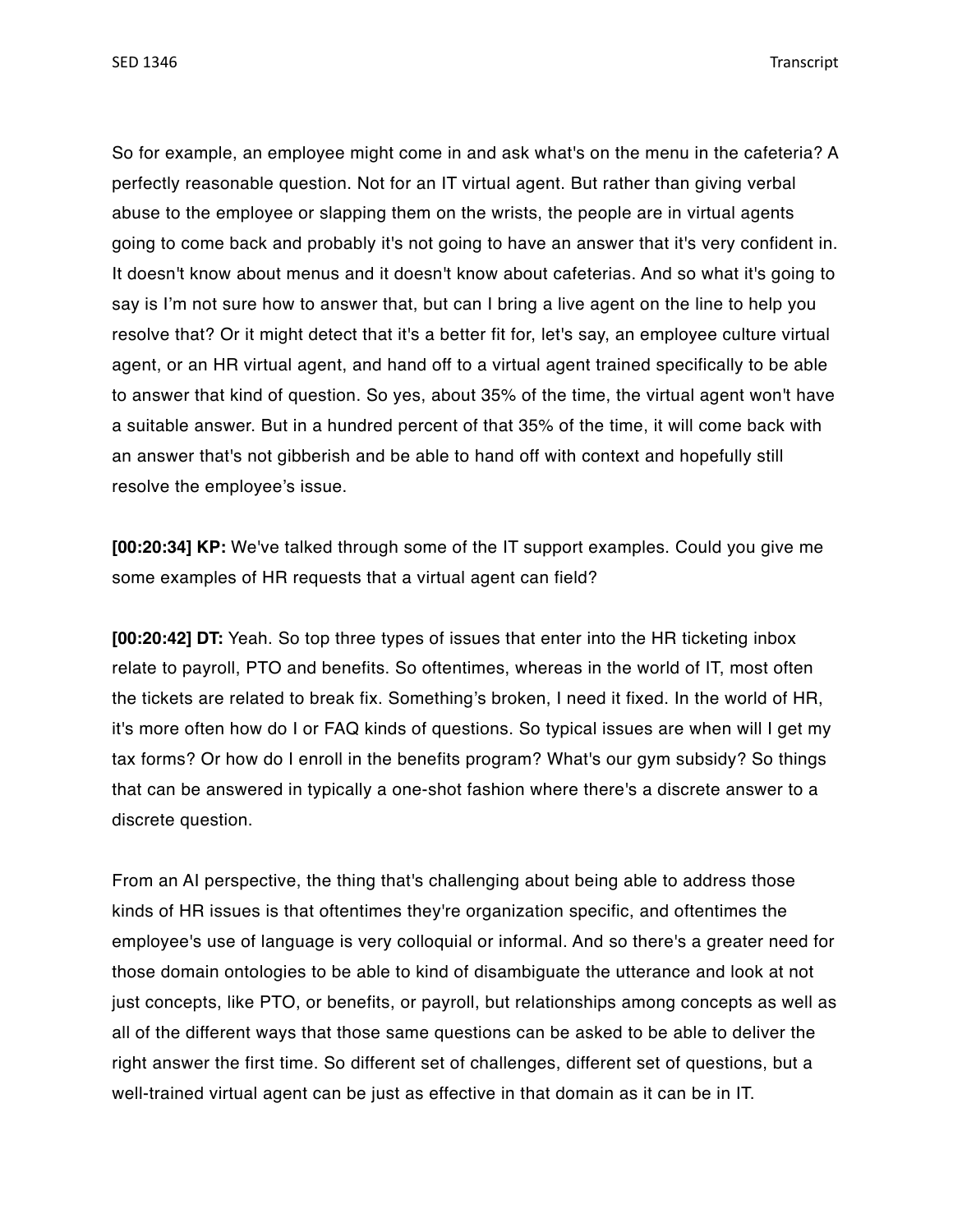**[00:22:15] KP:** On the IT side, it seems like bad advice is useless advice. You wouldn't come with a problem and be told how to accidentally reformat your hard drive. You would just be told something that wouldn't work. You'd be frustrated and escalate. On the HR side, bad advice could be wrong information. Are there any extra ways you have to pay attention to the context and even the presence of double negatives that are tricky to make sure you're not giving the employee the wrong information?

**[00:22:44] DT:** Yeah. So, Kyle, to your point, I'd say in both domains, the value of a wrong answer, a false positive, it's not just negative, but it's worse than useless. It's worse than not having any recommendation at all. In the IT case, it can lead to you know bricking your laptop. Or if you install the wrong antivirus patch, for example, and you expose yourself to malware, like the implications can be pretty severe. In the HR context, there is PII, personally identifiable information, involved. And oftentimes there can be issues related to, let's say, mental health or things that have health impact. And so in both cases I'd say that the impact can be dire if the virtual agent goes awry. And that's all the more reason why these confidence thresholds are so important and we're able to – Using the machine learning principles of precision and recall, we're able to tune the models. And the customer is actually provided with instrumentation to do this on their own. But to make sure that in high stakes situations like examples I gave, mental health recommendations for example, that the models can be tuned so that thresholds are very conservatively applied. So if in the context of a mental health question the model may only – Anything below, let's say, I don't know, an 85% confidence threshold, and the system will recommend that it not provide an answer in domains like that versus let's say when's the open enrollment period. The stakes are lower for that, but that's the whole value of using this kind of precision recall approach that we're optimizing for making the right recommendations as often as possible, but not at the risk of providing false positive answers.

**[00:24:34] KP:** When it comes to HR questions, maybe this is true of some IT questions, but I can't think of any. But HR, I might have a question about leaving the company that I was uncomfortable asking a superior or a person. The virtual agent is kind of appealing for just understanding what my rights are without raising alarms or things like that. How do employees view privacy around interacting with the virtual agents?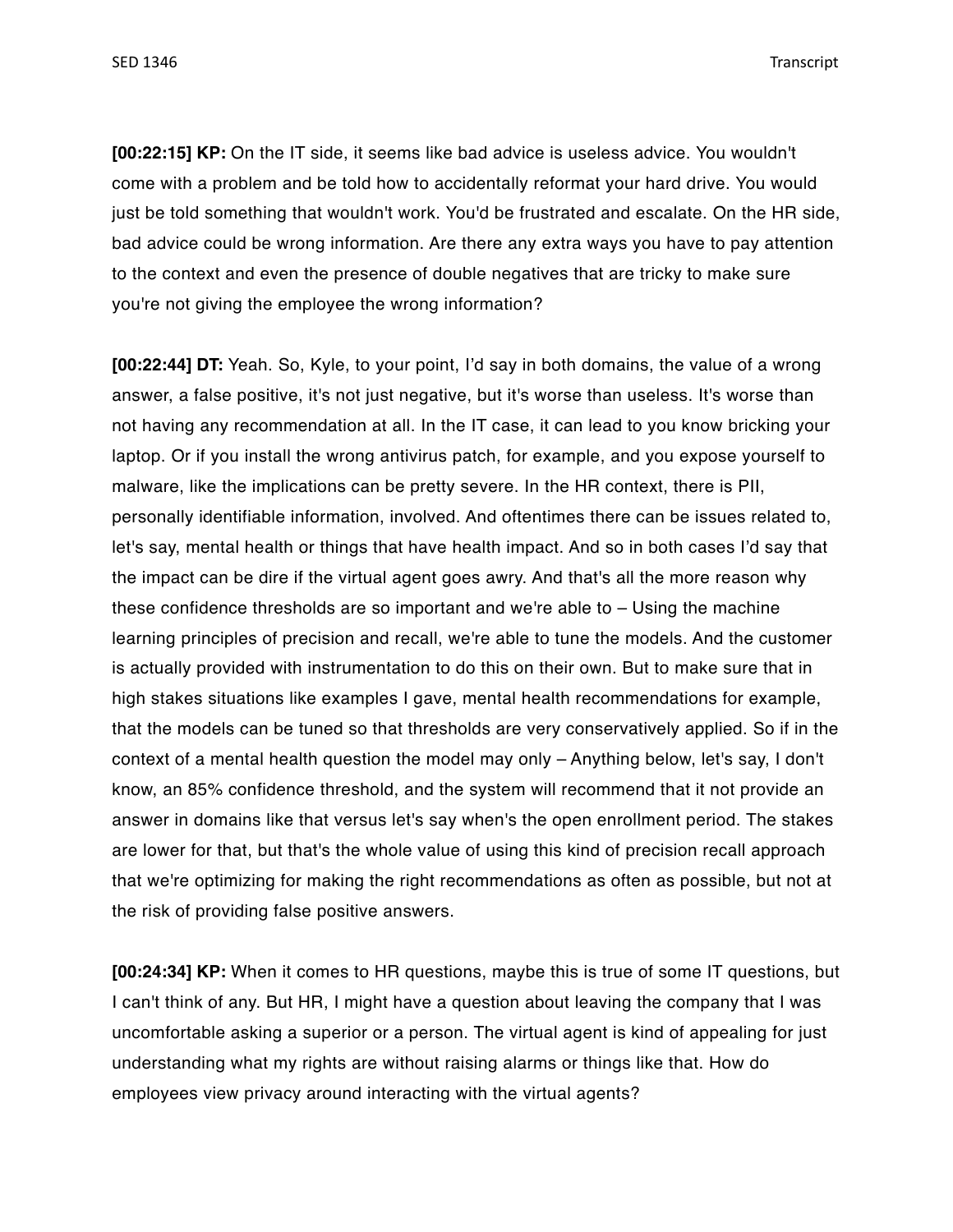**[00:24:57] DT:** So privacy is definitely one of the bedrock principles of we call responsible AI. Making sure that the employees are fully aware that they're interacting with a virtual agent. Any decision that the virtual agent makes on their behalf should be transparent and explainable. So no black boxes, and the system needs to be configurable. Like I've been talking about, configurable confidence thresholds, so that there's zero likelihood that the system will go rogue.

Now to your question, if I'm asking a question that I wouldn't want, let's say, a live HR agent to be aware of, that's a situation where we recommend the virtual agent not be used. Because in almost every situation, anything that the virtual agent can supply to the employee also is visible to the live agent. And in fact, unless the system is configured differently, all of the transcripts from the virtual agent discussions are tracked so that the organization can see what questions are being asked. So there are other ways to configure a system to maintain the employee's privacy. But the traditional way to set up the HR-based virtual agent is not to have the employees ask questions that they wouldn't want their employer to know about.

**[00:26:15] KP:** Do you find that there are any insights or learnings that come out of reviewing some of those transcripts?

**[00:26:22] DT:** The biggest benefit of a system of intelligence for the organization using it is that they unlock the intelligence trapped in their data. So I'll give you an example. So oftentimes self-service initiatives at large enterprises fail because no one person in a knowledge management, knowledge management being a function that produces the content that's used to answer the questions, no individual has great visibility into all the ways employees ask questions or the fact that the questions change dynamically.

Last week before we had the, whatever it is, iPhone 13 or something, nobody knew to ask questions about the iPhone 13. And now there are a ton of questions about carriers, and settings, and APNs, and various kinds of things that obviously there's no knowledge associated with. The benefit of a system of intelligence is it continuously learns. So like I said earlier, it's kind of the amalgamation of everything that anyone around the world knows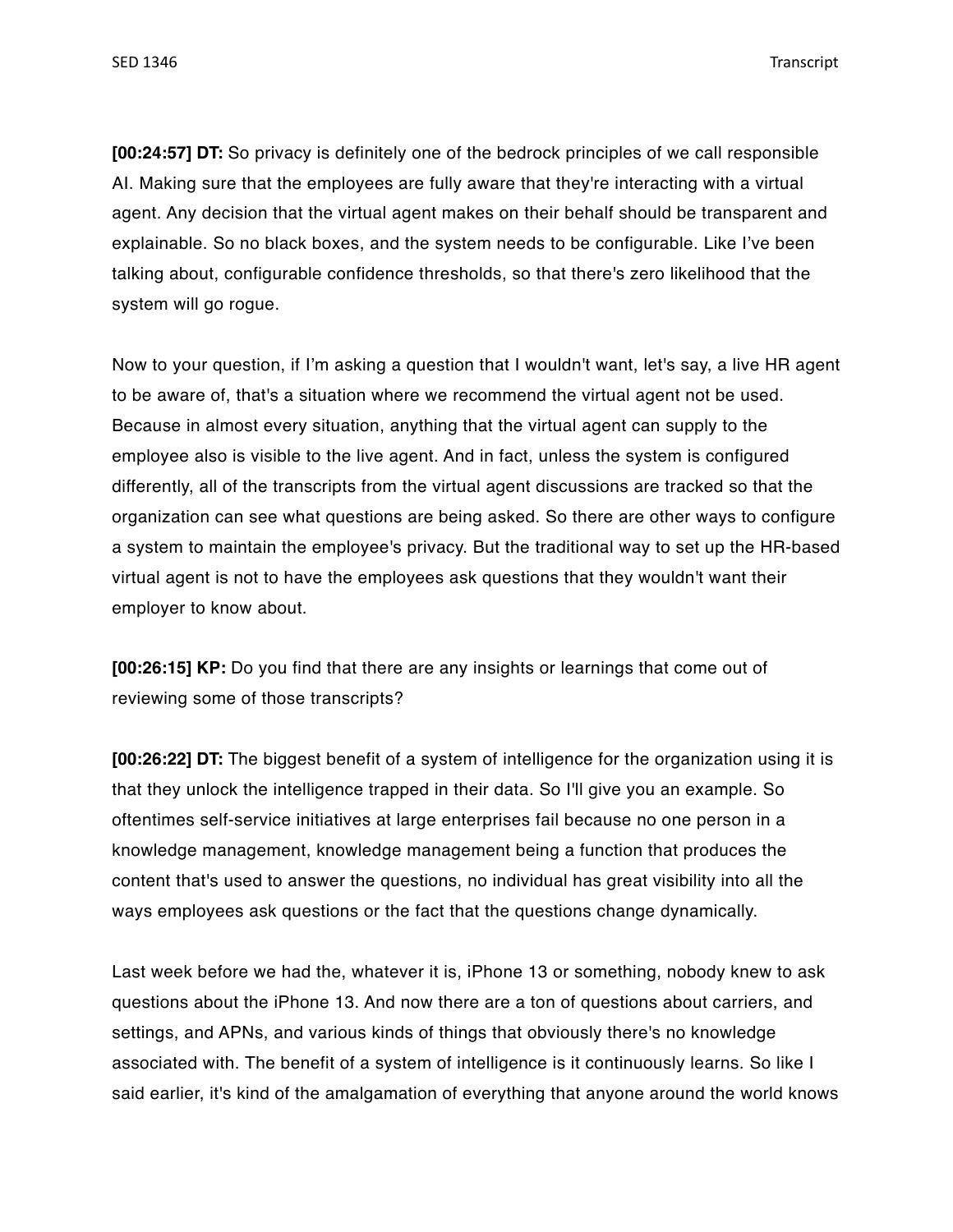about a particular topic. So the real benefit to the organization is that you have this new source of digital labor that's continuously improving. And by continuously improving, it's making everyone else in the organization better. That in and of itself is really the ROI, or the return on the investment, in a system of intelligence, because without having to invest with a fraction of the investment in retraining and up-scaling a new content, the system of intelligence is basically guiding the process of making sure the best answers are always available. And that's what leads to a better employee experience. That's what leads to better self-service adoption. That's what leads to better customer satisfaction scores, and really an overall productivity dividend for the business.

**[00:28:07] KP:** If I were a data scientist inside a company and it was my responsibility to help with an integration like this, it would be very appealing to me to know that there's some configuration options you were mentioning so that I could do any fine-tuning to better suit the organization's specific needs. Yet there's a fine line between an elegant dashboard of parameters and something with so many knobs that no one knows how it works. Can you speak at all to the design challenges in coming up with the ideal solution you want to deliver for customers?

**[00:28:36] DT:** Yeah, our target persona for the PeopleReign administration console is the administrator of the underlying system of record. So the system of record for IT and HR tends to be one of ServiceNow, Workday, Atlassian, Sales Force, Fresh Desk, something like that. And whoever is administering that underlying platform should be capable of also administering PeopleReign the system of intelligence.

So what we've done with that persona in mind is we've provided instrumentation that shows things like if you turn this lever one notch to the right, you're likely to get you know eight percent more questions answered, but potentially an additional two percent of those questions might be answered in a sub-optimal way. So there's a sensitivity analysis based on some really hard math and statistics on the backend, but it's surfaced in the form of these levers and gauges for sysadmins who don't have any data science background. They just understand kind of workflow and ticketing process. And we think that that's one of the big advantages of using PeopleReign is that we explicitly don't expect there to be any kind of data science resource in-house. All we expect is that someone familiar with the business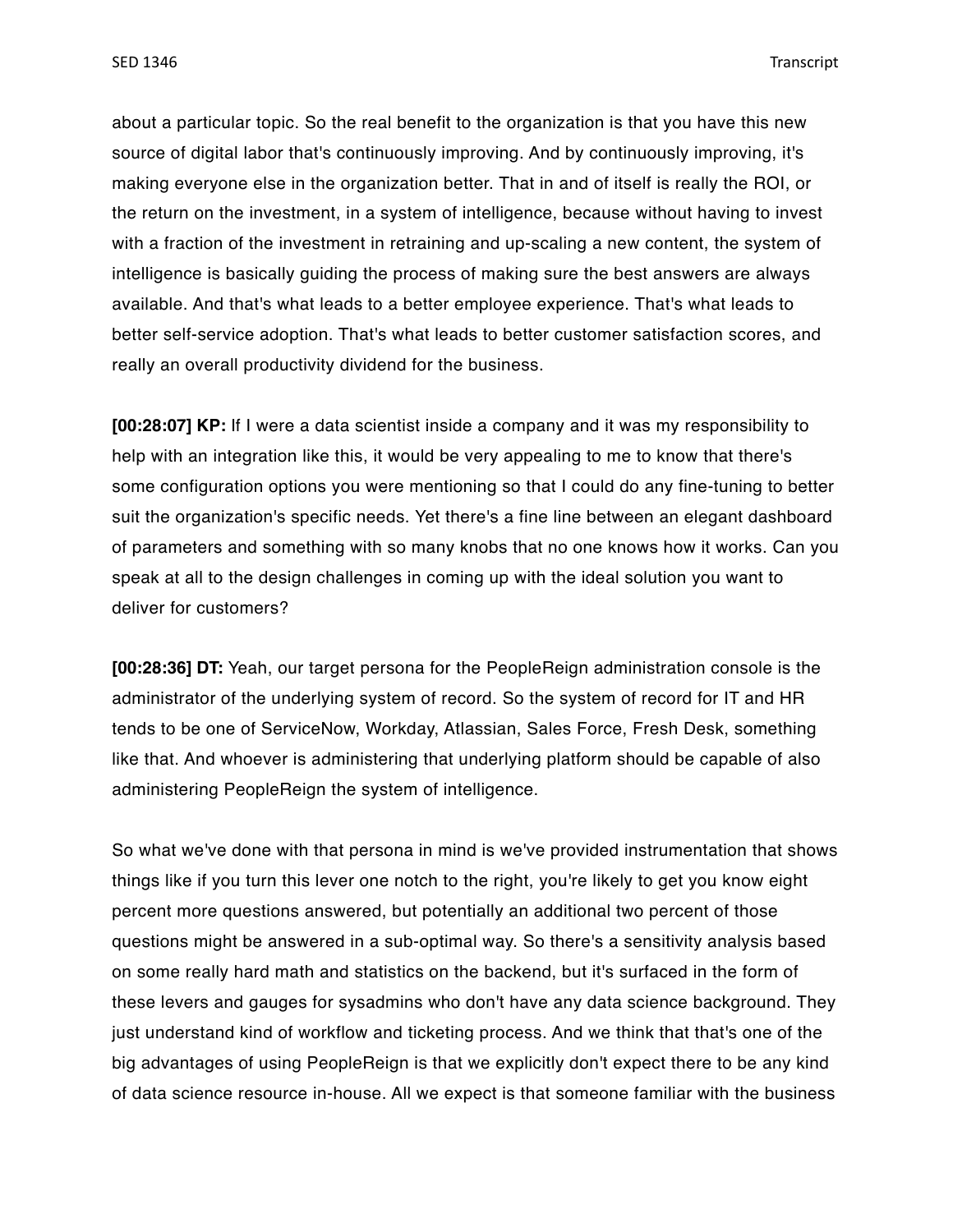process, an SME, or a subject matter expert, can extend their work managing the system of record to managing the system of intelligence.

**[00:30:08] KP:** It would be totally unreasonable for anyone to think your virtual agents should pass a Turing Test, of course. But by picking a subfield, just some niche areas that that's what the virtual agent is going to be good at, you have an opportunity to be narrow general intelligence. Yet I'm curious, from a user experience point of view, do I feel like when I interact with the agents that there's a sort of narrow intelligence, or is it more formulaic for the purpose of just getting workflows completed?

**[00:30:39] DT:** It feels narrow in the way it feels narrow to call the help desk and talk to someone who's a specialist in IT, or HR, or finance, or legal, or whatever it is. When you call that help desk because you need an NDA approved and it's a legal request, or your laptop broke and it's an IT request, you don't expect to be able to have a conversation about how do I cook a turkey? Or what's the cheapest flight to Salt Lake City.

Similarly, when you interact with the virtual agent that's trained to respond to IT and HR issues, it's in a place in your enterprise service portal where you go when you have an IT or HR issue. So in fact, the experience with PeopleReign is much smarter than what you'd get from a traditional call to the IT or HR help desk, because at least if you ask something that's gibberish from the perspective of the service that it provides, it'll know what it doesn't know, and it'll provide kind of a safe landing place that involves escalation to a live agent. But at no point would it be worse than the experience of having that interaction with a live agent dedicated to that domain.

**[00:31:52] KP:** There seems to be a breath and a depth of possible avenues you could be exploring in the future. There are other departments you could help or other industries you could get into. And a depth in terms of the amount and variety of questions you could be answering. Where are you trying to push forward?

**[00:32:10] DT:** So the logical adjacencies are more – We refer to as horizontals as opposed to verticals. So verticals would be specific industries. So AI for healthcare, finance,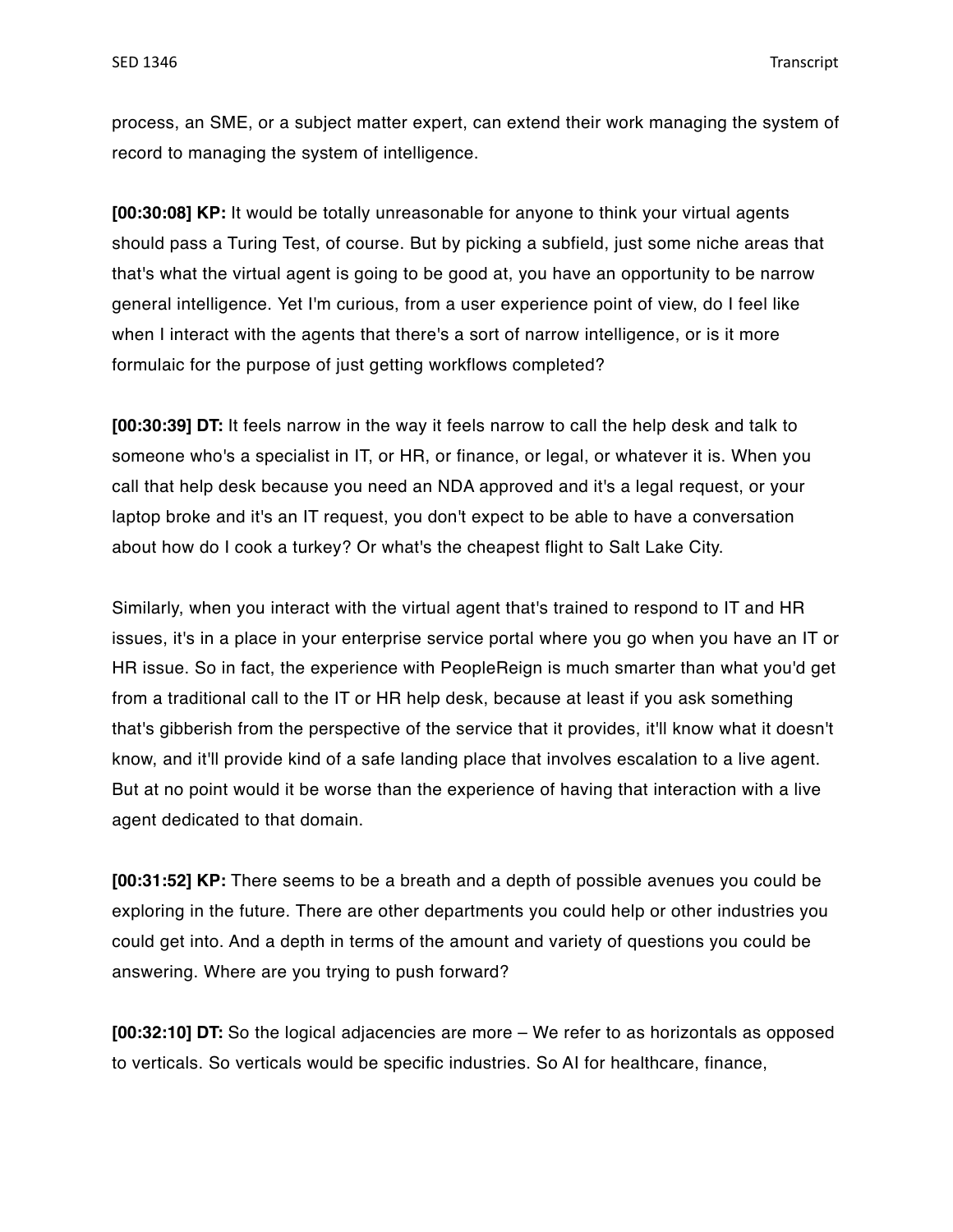manufacturing, higher education, etc. So PeopleReign has very intentionally stayed horizontal. So IT and HR are things that every one of those verticals has the same need for.

So similarly, the adjacent areas beyond IT and HR are things like security. There's a high overlap between IT and security. In fact, oftentimes, employees don't know where to go when they have issues related to access or patching or things like that. Similarly, there are adjacencies to HR within a large enterprise that are also horizontal, things like operational support, or I mentioned legal. Things related to finance often have an overlap with HR. So those are kind of adjacencies that aren't directly related to IT, HR, but oftentimes the employee requests bleed from one of those into one of the others.

**[00:33:16] KP:** Do you have a vision for what the interaction that employees will have with work in the future? I mean, if we're going to have better and better technology giving us the libraries and tools to power virtual agents, it seems like they'll give us more and more services. What will be my share of human versus agent interactions with an employer in the future?

**[00:33:38] DT:** The future of work is ambient intelligence. My work space, my workplace, is infused with this layer of intelligence that today gets kind of embedded in a virtual agent. That essentially gets kind of built into the fabric of the enterprise. I'll give you an example. When I am traveling and I walk into a new place of work, it recognizes me. To your earlier question about the printer, it knows what printer I should connect to. It gets me on WiFi. If I need my badge to be updated, it updates the badge but just for the period of time that I'm in the office for. It looks in my calendar, it knows who I'm inviting to my meetings. It gets them on the network. So all the things that tend to generate today, the questions to the virtual agent or to a live agent, all of those things are going to be automated. So before I even have the request, the system of intelligence is there for me. Kind of like this kind of digital concierge that follows me around the workplace.

And from the perspective of the service provider, we see a time when everyone that's in a service delivery function is going to essentially get back an hour a day 12.5% of their lives because automation is going to lead to better answers faster and it self learns. And the challenge for us as a race of species is really thinking through you know what does it mean.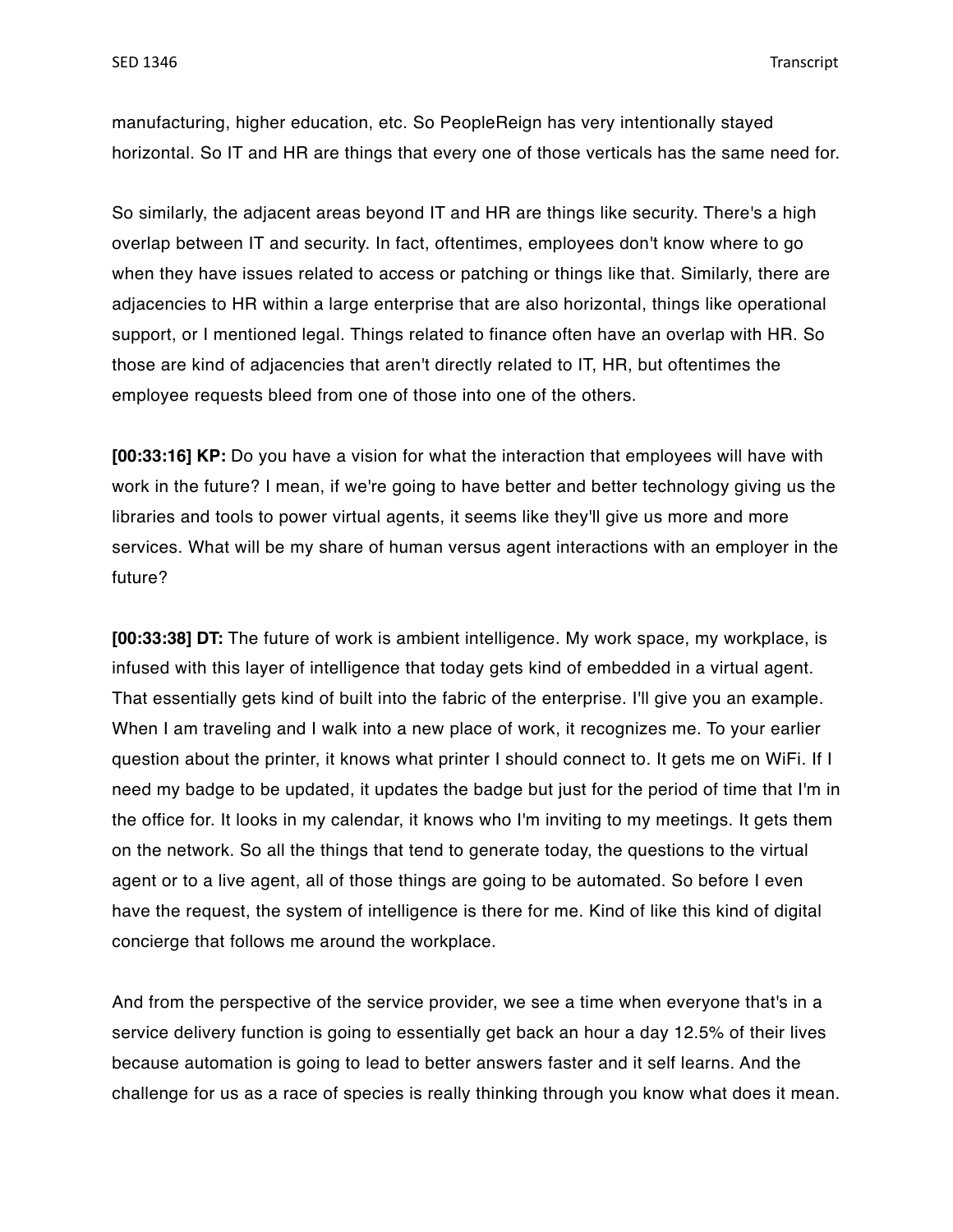And maybe it's five, maybe it's ten years off, but what does it mean in terms of the future of humanity? To have that extra hour a day, how do we use that to be better people, spouses, siblings? We can pursue hobbies. We can pursue philanthropic initiatives.

From where I sit today, because I see that future barreling at us pretty quickly, I feel like kind of the enduring impact of PeopleReign will be helping make humans better by kind of embracing this partnership with machines and becoming the best versions of humans that we can be. Kyle, when you and I are having a version of this conversation in the next five, ten years, that's going to be the starting point.

**[00:35:47] KP:** Well, if I were to engage my, I guess, deep paranoia and think about a knowledge worker who's remote and their core contributions are really over slack and emails and maybe some GitHub commits, they might quickly realize all of their contributions are digitalized. And if you have very, very, very optimistic views of what AI could do, you could have a worry that you're training yourself out of a job. What do you see as the reality for someone who has those fears?

**[00:36:14] DT:** Many have that concern. And I would allay that fear by saying, if today, you're in a profession that is that easily automated by a machine, it's probably a good time to think about up-skilling or re-skilling. I firmly believe that, in the future, anything that can be predicted is better left to machines, but anything that requires judgment or empathy is better left to humans. So now is a great time to be thinking about that partnership that humans will have with machines and thinking about how to embrace a career, how to prepare for a career, where your colleagues will be machines and you'll want them to be your colleagues because they're going to make you better at what you do. But they're never going to replace what you can do as a human when it comes to coaching other team members, exercising empathy, judgment, being a colleague that you'd want to go to to have a heart-to-heart conversation. These are things that even as we look 10, 20, 30 years, 50 years into the future, those innately human skills will never be automated. But it is really important that we think about a world that's not in the too distant future whereby we'll want to embrace the capabilities of machines to make us better versions of ourselves.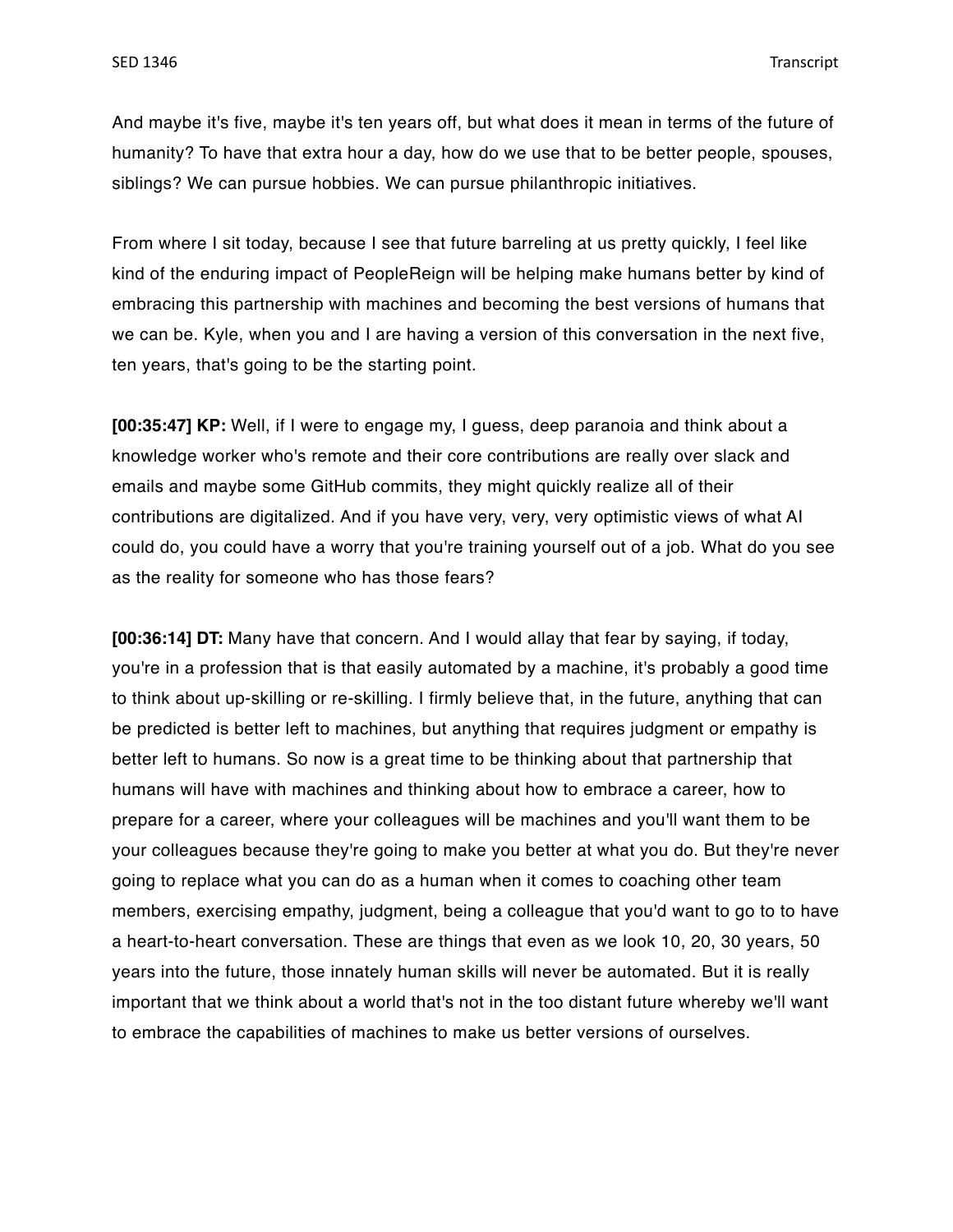**[00:37:41] KP:** And in that future, do you see companies like PeopleReign being major service providers at the – I don't know if you're first in this or if there are others, but that we might see there are just service providers that offer a supplement to one department or type of profession spring up and we'll have truly virtual assistants for scheduling and maybe one for helping me with taxes. To what degree will my workforce be bots and automated services?

**[00:38:10] DT:** Yes. So we foresee a future not too far ahead whereby all of the routine tasks that like I said are predicated on predictions, those will be augmented by machine learning models and fronted by things like NLP-based virtual agents. But again, what's going to happen is you're going to see so many new professions, new tasks, new roles for humans introduced.

For example, just in the field of AI ethics, there's going to be a high need for millions and millions of people around the world to monitor how automated decisions are being made and tune those decision making portals, like what I mentioned, the PeopleReign administration console. There's going to be a need to understand data and understand how to explain automated decisions to employees and understand how to take an automated decision and operationalize it. So absolutely, we're entering a world where this fusion of human and machine is going to be prevalent. But I also think we're entering a new world of work where so many new opportunities are going to be available that it's really the ambitious types that today are thinking ahead about the future of their professions and they're the ones that are going to be on the right side of technology, on the right side of innovation, as more automation is introduced.

**[00:39:34] KP:** We've gone from a time when virtual agents were non-existent to a time when they were kind of laughable or cute, to a time when now they're useful in a lot of situations. It seems like there's an accelerating trend here. What are some of the key technologies that are pushing it forward?

**[00:39:51] DT:** That's a good way to frame the question in terms of the evolution, and I'd argue that sometimes virtual agent technology is still overused. I think most of us would agree that the experiences that we have even today with our airlines, or our credit cards, or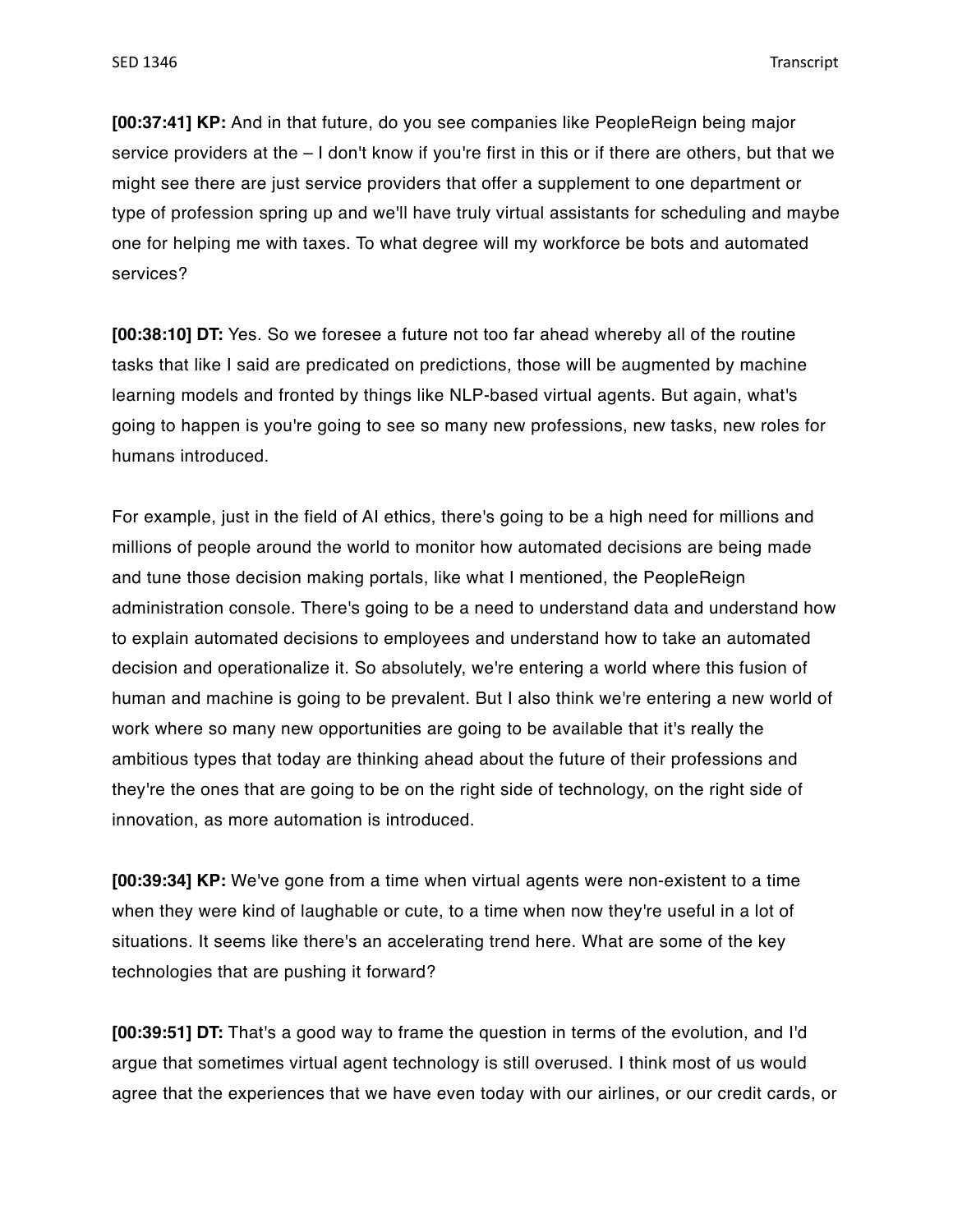service products, certainly the cable company, are still pretty poor. I think the reason why we're having so much success in the domain of internal employee service is because we focus narrowly.

So it's partly some amazing technology and use of neural nets and some of the kind of foundational technologies, storage getting cheaper, compute getting cheaper, public cloud resources available, all of those underpinning technology is really important. But I think approaching the problem from the perspective of narrow domains that are good candidates for kind of autonomous or the introduction of autonomous technologies, I think it's as much of the technology finding the right use cases than it is just amazing technology in and of itself.

**[00:40:50] KP:** When you think through those routine tasks that are going to be automated, maybe even your thoughts on the low-hanging fruit, are there any particular jobs you think should be most concerned about up-scaling? Whose heads are on the chopping block in the next five to ten?

**[00:41:04] DT:** Yeah, jobs that rely heavily on routine tasks are the ones most at risk. So that's everything from a stock broker. We've already seen the disintermediation of that industry. When it comes to robotics, we tend to think about the 3Ds, jobs that are dull, dirty or dangerous are good candidates for being replaced by robots. Real estate agents, things that can be highly automated via digital means, things that are highly replicable, I'd say those are ones where I wouldn't want my kids to be studying to go into those fields particularly in light of all of the amazing new fields that are getting created through the application of AI to traditional fields. There are certain ones that I think have a limited shelf life moving forward.

**[00:41:55] KP:** Absolutely. Well, the future is notoriously difficult to predict. One of the places I think people can get some good vision into where it's going, as your podcast that we mentioned at the top of this, AI and the Future of Work. Can you give me a deeper dive? What type of content do you get into?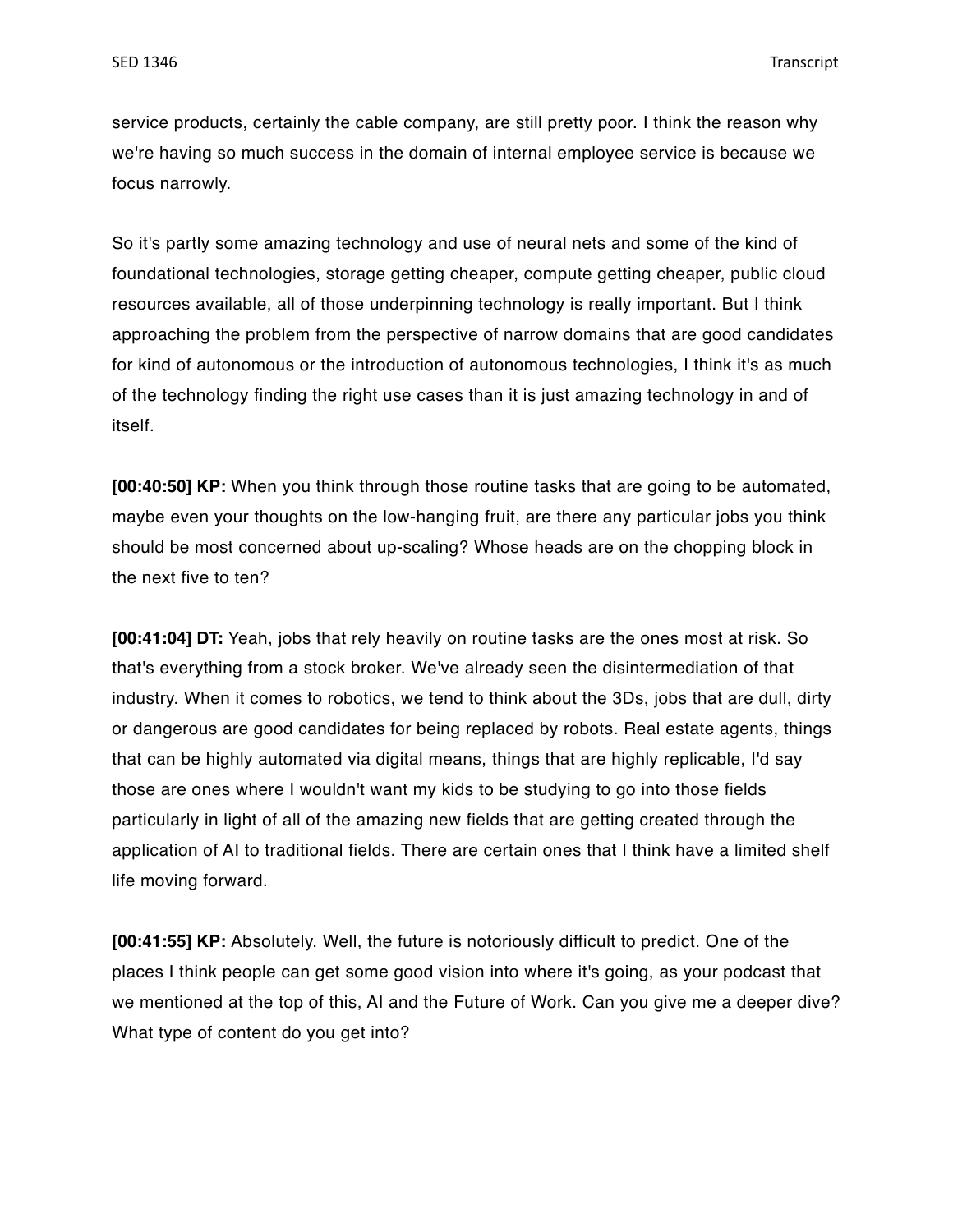**[00:42:12] DT:** Yeah, Kyle, it's my passion project. So every week I get an opportunity to sit down with oftentimes some of my heroes and have conversations like the one we're having about the future of humanity, the future machines, kind of this harmonious intersection of human and machine. We try to keep the conversations positive and actionable. So anyone who's looking at investing in that next career or the re-skilling, the up-skilling conversations. We look at a very technical pragmatic operational level at what are some of the trends? What are some of the technologies that underlie those trends? So that rather than a whole generation fearing the bot apocalypse, I feel like if we can do a little bit of good by helping fewer people fear the bots and more people kind of embrace the future of these amazing technologies, then we will have put a little debt in the universe, and that's what we try to do on the podcast.

**[00:43:10] KP:** Any particular technologies you're most excited about following over the next couple years?

**[00:43:14] DT:** I am. So I'm inspired every day by what our customers do with PeopleReign. And that kind of future of work vision that I shared about ambient intelligence, that's the one that we're sprinting toward. So we're super proud of the success that our customers have. We're super proud when our customers come back and tell us they're getting back 30, 45, 60 minutes a day, thanks to PeopleReign. But it really just makes me more ambitious about getting to that future of work vision faster and all the technologies related to things like taking IoT sensor data and incorporating that into machine learning models, or embedding sensors in traditional kinds of technologies that help us capture signals more effectively, or making it easier to integrate some of the systems that I mentioned previously into kind of one system of intelligence. These are all the technologies that our R&D teams are working on every day to be able to accelerate that vision for the future of work that we have.

We're millions of employees into this journey at PeopleReign, and it's a big planet. At some point I won't be able to say this, but today I can say most of the planet hasn't heard of or been exposed to the amazing technology that is PeopleReign. So I would just ask not as a vendor, but just as someone who cares about the future of humanity, technology and achieving this vision for a better employee experience. I'd encourage you, listen to the podcast, AI and the Future of Work. Check out PeopleReign. Go to our YouTube channel.